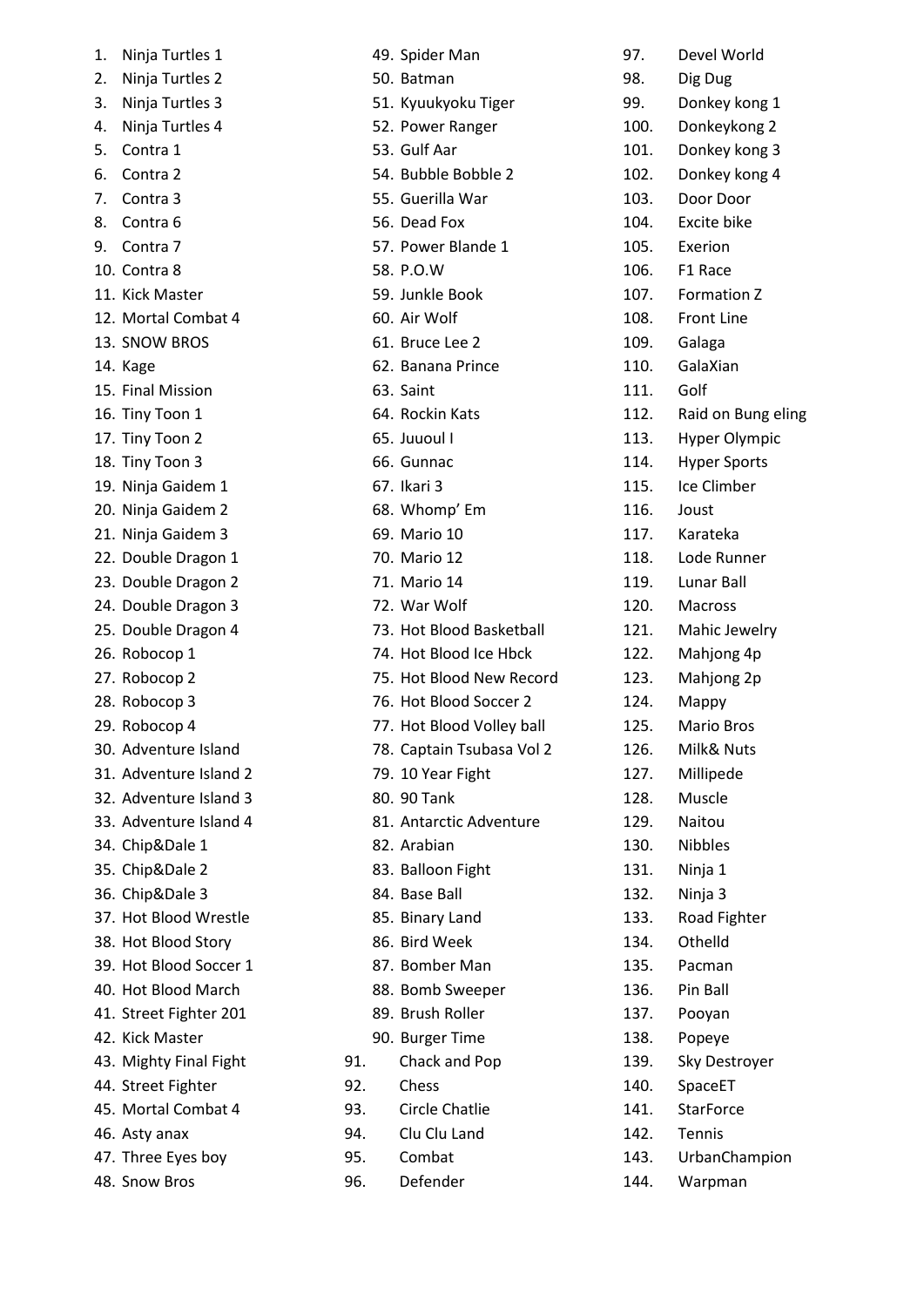| Yie Ar Kung Fu          |
|-------------------------|
| 146.<br>Zippy Race      |
| 1942                    |
| Arkanoid                |
| Astro Robo Sasa         |
| 150. B Wings            |
| 151. Badminton          |
| <b>Baltron</b>          |
| 153. BokosukaWars       |
| Bomb Jack               |
| Porter                  |
| Chunny Cherub           |
| Destroy                 |
| 158.<br><b>Big Dug2</b> |
| DoughBoy                |
| 160.<br>Dragon          |
| 161.<br>Drurga          |
| Duck                    |
| 163. Elevator Action    |
| <b>Exde Exes</b>        |
| 165. Flappy             |
| <b>Fruit Pig</b>        |
| 167. Galg               |
| Geimos                  |
| Gyrodine                |
| 170. Hexr               |
| Ice Hockey              |
| Lot Lot                 |
| Magmax                  |
| Pikachu                 |
| Ninja2                  |
| Obake                   |
| Onyanko Town            |
| Pac Land                |
| Pachi Com               |
| Pro Westleing           |
| Pyramid                 |
| Route-16                |
| Seicross                |
| Slalom                  |
| Soccer                  |
| Sonson                  |
| SpattanX                |
| Spelunker               |
| Spy VS Spy              |
| Sqoon                   |
| Star luster             |
| <b>Super Mario</b>      |
|                         |

| 193. | Tetris 2               |
|------|------------------------|
| 194. | Thexder                |
| 195. | Volguard II            |
| 196. | <b>Volly Ball</b>      |
| 197. | Wars                   |
| 198. | Xevious                |
| 199. | <b>Chinese Chess</b>   |
| 200. | Challanger             |
| 201. | Mach Riser             |
| 202. | Suddku                 |
| 203. | Aquarium               |
| 204. | Arena                  |
| 205. | Air Alert              |
| 206. | <b>Awful Rushing</b>   |
| 207. | Aimless                |
| 208. | Burbles                |
| 209. | <b>Burrow Exploren</b> |
| 210. | Bug's War              |
| 211. | Bomb King              |
| 212. | <b>Baseball New</b>    |
| 213. | Bubble                 |
| 214. | Cannonade              |
| 215. | <b>Coast Guard</b>     |
| 216. | Cub Adventure          |
| 217. | Depth Bomb             |
| 218. | Devildom Doom          |
| 219. | Diamond                |
| 220. | Dune War               |
| 221. | Firebase               |
| 222. | Frist Defender         |
| 223. | <b>Five Days</b>       |
| 224. | <b>Frantic Mouse</b>   |
| 225. | Fruit dish             |
| 226. | Gallagant              |
| 227. | Garden War             |
| 228. | Gate                   |
| 229. | Hallihod               |
| 230. | <b>Hexrpod New</b>     |
| 231. | Hexrpod War            |
| 232. | Labyrinth              |
| 233. | Lunarian               |
| 234. | Mad Xmas               |
| 235. | Motoboat               |
| 236. | Panzer Attank          |
| 237. | Penta Base             |
| 238. | Pobble                 |
| 239. | Polar Bat              |
| 240. | <b>Rural Goblin</b>    |
|      |                        |

| 241. | Robot                   |
|------|-------------------------|
| 242. | Season Garden           |
| 243. | <b>Shrew Mouse</b>      |
| 244. | Snowball                |
| 245. | <b>Star Fighter</b>     |
| 246. | Strafe                  |
| 247. | <b>Small Dinosaur</b>   |
| 248. | <b>Silent Hunter</b>    |
| 249. | The Archer              |
| 250. | <b>Twin Cards</b>       |
| 251. | Undersea Arena          |
| 252. | Warrior                 |
| 253. | Abscondee               |
| 254. | AetherCruiser           |
| 255. | Aim Cruise              |
| 256. | <b>Animal Contest</b>   |
| 257. | BlockzsWorld            |
| 258. | <b>Bug Catcher</b>      |
| 259. | <b>Busy Bar</b>         |
| 260. | Candyworkshop           |
| 261. | Contest                 |
| 262. | Cookie's Labyrinth      |
| 263. | <b>Crystal Blast</b>    |
| 264. | Deformable              |
| 265. | De Jectile              |
| 266. | <b>Egg Contest</b>      |
| 267. | Escape Way              |
| 268. | Fair's Treasure         |
| 269. | <b>Falling Blocks</b>   |
| 270. | Fated Pirate            |
| 271. | <b>Final Blood</b>      |
| 272. | <b>Fish Story</b>       |
| 273. | <b>Fling Ball</b>       |
| 274. | <b>Forest Adventure</b> |
| 275. | <b>Fruit Gift</b>       |
| 276. | <b>Ghost Castle</b>     |
| 277. | Golden Bird             |
| 278. | Greeds                  |
| 279. | Hammer & Nail           |
| 280. | Happy Match             |
| 281. | Ice Ocean               |
| 282. | IQ Champion             |
| 283. | Island                  |
| 284. | Jump Jump               |
| 285. | Jumping Kid             |
| 286. | Lighning                |
| 287. | Little Witch            |
| 288. | Magic Egg               |
|      |                         |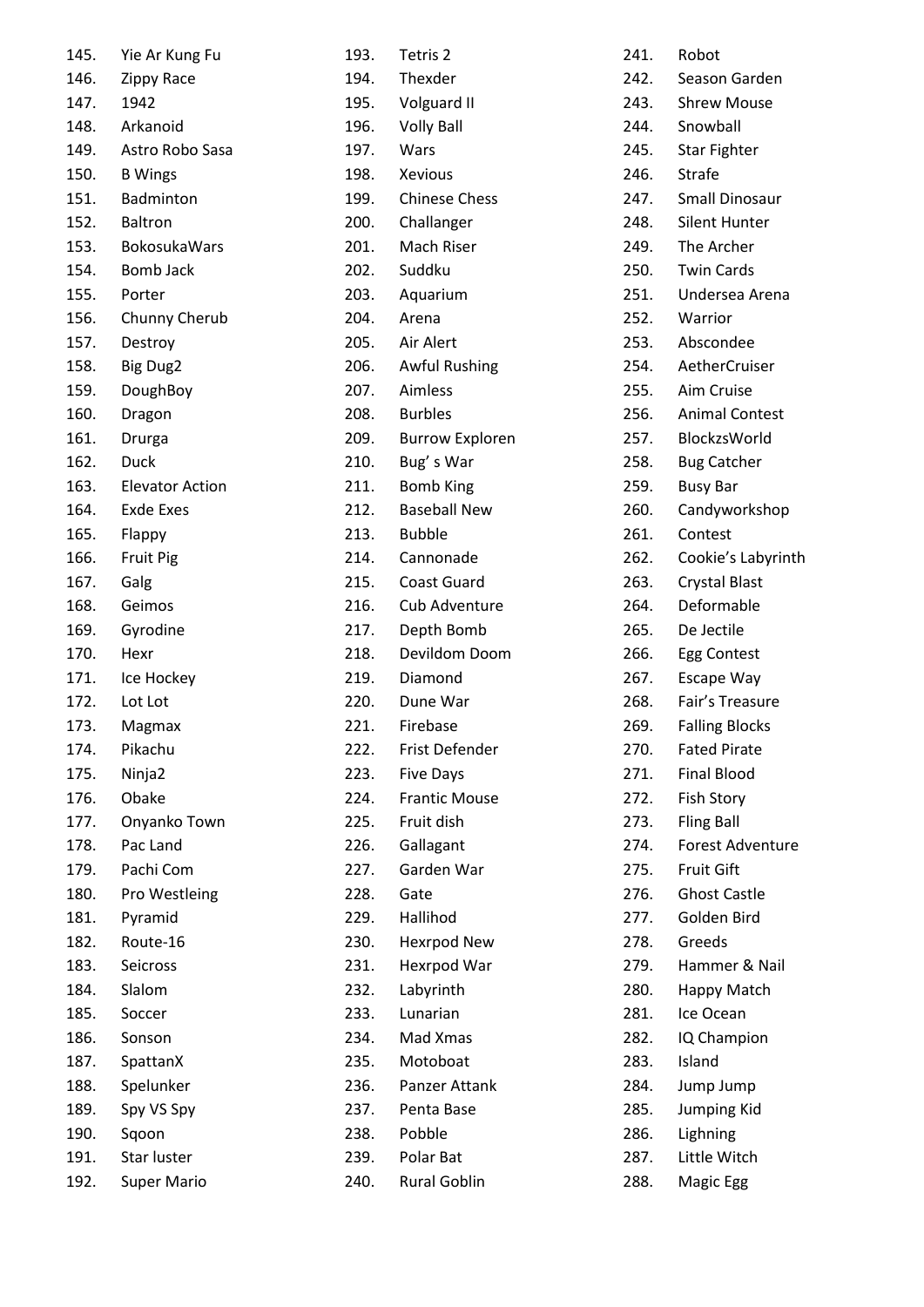| Man In Red               |
|--------------------------|
| Meccano                  |
| 291.<br>Mirror DevilWord |
| MouseSnare               |
| Mouse Hero               |
| Mowing                   |
| <b>Nut Cracky</b>        |
| <b>Crystal Ball</b>      |
| Police Dong Lady         |
| Police VS Thief          |
| PongPong                 |
| 300. Power Robot         |
| Pulveration              |
| 302.<br>Rabit Village    |
| River Jump               |
| Seaport Guard            |
| Seawolf                  |
| Space Base               |
| Spiderman 2              |
| Spiderman 1              |
| Spring World             |
| Star                     |
| Submarine                |
| Throughman               |
| <b>Toy Factory</b>       |
| <b>Utmost Warfare</b>    |
| Vigilant                 |
| War Zone                 |
| <b>Water Pipe</b>        |
| Wild Worm                |
| <b>Wonder Ball</b>       |
| Move Boksz               |
| Color Full dragon        |
| <b>Back Future</b>       |
| Arkista Ring             |
| <b>Bandai Golf</b>       |
| Castle Excellent         |
| <b>Tiger Heli</b>        |
| The Universe Soldier     |
| Dash Galaxy              |
| Q-Bert                   |
| Egypt                    |
| <b>Alpha Mission</b>     |
| <b>Firehouse Rescue</b>  |
| I Can Remember           |
| Hokuto No Ken            |
|                          |
| Cheitei Tanken           |
|                          |

| 337. | <b>Secret Castle</b>    |
|------|-------------------------|
| 338. | Dest Earth Star         |
| 339. | <b>Truck Rally</b>      |
| 340. | Bingo 75                |
|      | 341. Bumb N Jump        |
| 342. | Dino Piki               |
| 343. | <b>Ghost Busters</b>    |
| 344. | Spy Hunter              |
|      | 345. Paper Boy          |
| 346. | Tenagehu Tant           |
| 347. | <b>Battke Tant</b>      |
|      | 348. Aladdin 3          |
| 349. | <b>Tecmo Bowl</b>       |
|      | 350. Mickey Mouse       |
| 351. | Quarth                  |
|      | 352. MoVR Jin           |
| 353. | Gradius                 |
| 354. | Mystery                 |
|      | 355. Friday The 13      |
| 356. | 634 Ken                 |
|      | 357. Boot Cat           |
| 358. | Hellokidy               |
| 359. | Solomons Key            |
| 360. | Flipull                 |
| 361. | Deblock                 |
|      | 362. Bowling            |
| 363. | <b>Space Hunter</b>     |
|      | 364. Transformers       |
|      | 365. Karaki             |
| 366. | Cadil                   |
| 367. | Woter pip               |
| 368. | Quarterback             |
| 369. | Karate Champion         |
| 370. | King Knight             |
| 371. | Daisskusen              |
| 372. | Venice Beach Volleyball |
| 373. | Sanrio Carnival         |
| 374. | Sky Kid                 |
| 375. | Pon Pon Volley          |
| 376. | Sansuu 1                |
| 377. | Sansuu 2                |
| 378. | Sansuu 3                |
| 379. | Sansuu 4                |
| 380. | Sansuu 5                |
| 381. | Shockwave               |
| 382. | Tiles of Fate           |
| 383. | Tsuppari Ooxumou        |
| 384. | Densetsu                |

| 385. | Cosmos Cop              |
|------|-------------------------|
| 386. | <b>Bar Games</b>        |
| 387. | <b>Buggy Popper</b>     |
| 388. | Li Ma Shin Dian         |
| 389. | <b>Metal Fighter</b>    |
| 390. | Pipe Dream              |
| 391. | <b>Atlantis</b>         |
| 392. | Cybrnoid                |
| 393. | <b>City Connection</b>  |
| 394. | Chop Lifter             |
| 395. | <b>Twin Bee</b>         |
| 396. | Legend Of Kage          |
| 397. | Dr Mario                |
| 398. | Goonies                 |
| 399. | G yruss                 |
| 400. | Wisdom                  |
| 401. | Power Robot             |
| 402. | Pulveration             |
| 403. | Rabit Village           |
| 404. | River Jump              |
| 405. | Seaport Guard           |
| 406. | Seawolf                 |
| 407. | Space Base              |
| 408. | Spiderman 2             |
| 409. | Spiderman 1             |
| 410. | <b>Spring World</b>     |
| 411. | Star                    |
| 412. | Submarine               |
| 413. | Throughman              |
| 414. | <b>Toy Factory</b>      |
| 415. | <b>Utmost Warfare</b>   |
| 416. | Vigilant                |
| 417. | War Zone                |
| 418. | <b>Water Pipe</b>       |
| 419. | Wild Worm               |
| 420. | <b>Wonder Ball</b>      |
| 421. | Move Boksz              |
| 422. | Color Full Dragon       |
| 423. | <b>Back Future</b>      |
| 424. | Arkista Ring            |
| 425. | <b>Bandai Golf</b>      |
| 426. | <b>Castle Excellent</b> |
| 427. | Kyuukyoku tiger         |
| 428. | The Universe Soldier    |
| 429. | Dash Galaxy             |
| 430. | Q-Bert                  |
| 431. | Equpt                   |
| 432. | Alpha Mission           |
|      |                         |